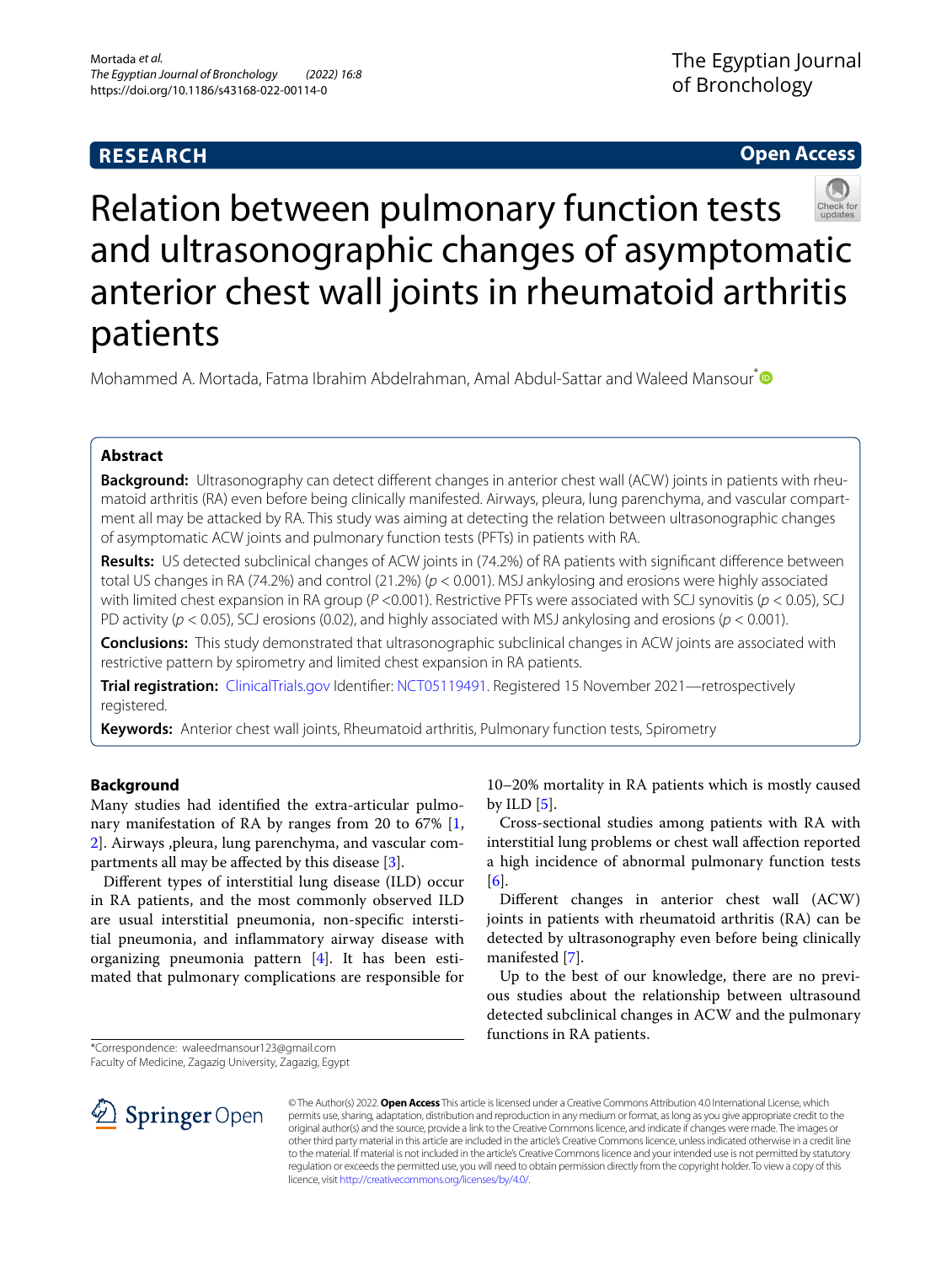## **Objectives**

To detect the relation between ultrasonographic changes of asymptomatic ACW joints and spirometry in patients with RA.

## **Hypothesis**

Arthritis of ACW joints may have a role in some pulmonary functions defects in RA patients.

## **Patients**

The study included 44 subjects (22 RA and 22 controls) that were selected from outpatient clinics and inpatient wards of chest department and rheumatology department of Faculty of Medicine, Zagazig University Hospitals during the period from 1st January 2019 to 30th December 2020. To be eligible for this study, RA patients had to meet the following criteria: (1) age >20 years; (2) fulflled the 2010 American College of Rheumatology/European League Against Rheumatism [[8\]](#page-4-7). Patients were excluded if they were smokers or had a history of interstitial lung disease or current respiratory complaints such as dyspnea, chronic cough, chest trauma, or chest pain.

The study was approved by the Institutional Review Board at the Faculty of Medicine, Zagazig University Hospitals. It has been carried out in accordance with the code of ethics of the world medical association (Declaration of Helsinki 1964) for studies involving humans. A written informed consent was obtained from each participant.

## **Methods**

#### **Aim**

To detect the relation between ultrasonographic changes of asymptomatic ACW joints and some pulmonary function tests (PFTs), i.e., spirometry in patients with RA.

## **Study design and setting**

An observational case control study.

## *Clinical assessment*

Patients and controls were examined in supine position with elbows placed in contact with the body. The anterior chest wall joints (CWJ) which include the right and left sternoclavicular (SCJ) and manubriosternal (MSJ) joints were evaluated for presence/absence of spontaneous pain, pain evoked by digital pressure, swelling, and redness of skin.

Rheumatoid disease activity was assessed clinically using disease activity score (DAS28 ESR) [\[9](#page-4-8)] and functional status assessment by health assessment questionnaire (HAQ) [[10](#page-4-9)].

Chest expansion was measured with a tape measure placed circumferentially around the chest wall at the fourth intercostal space [[11\]](#page-4-10).

## *US assessment*

Ultrasonographic B examination (mode and Doppler power mode) of the 3 joints was performed by an experienced rheumatologist. All patients were examined using B-mode (gray scale) real-time MSUS (F37; Hitachi-Aloka, Japan) interfaced with a 10–18–MHz linear array transducer. For each patient and control subject, US examination included a longitudinal section of the left and right SCJ and the MSJ, followed by a cross-section in case erosion was detected. During the examination, synovitis (hypo echoic intracapsular incompressible area with or without Doppler flow), joint effusion (compressible anechoic intracapsular area, absence of Doppler flow), erosion (disruption of the cortical bone line displayed in 2 perpendicular axes), joint space narrowing (reduction of the joint space), ankylosis (complete loss of joint space), or Doppler signal (power Doppler signal) were investigated.

PD parameters were as follows: pulse repetition frequency (PRF) was adjusted at the lowest permissible value to maximize sensitivity. This setting resulted in PRF from 500 to 750 Hz. Flow was additionally demonstrated in 2 planes and confrmed by pulsed wave Doppler spectrum to exclude artifacts.

Computed tomography (HRCT) was done on the chest to exclude any interstitial lung disease that may afect chest expansion and restrictive spirometry pattern.

## *Spirometry*

Spirometry was done with a Sensormedics Vmax229 system (Sensormedics, Yorba Linda, CA, USA) and included measurement of the forced expiratory volume in 1 s (FEV<sub>1</sub>), forced vital capacity (FVC), and the ratio of forced expiratory volume in 1 s to the forced vital capacity ( $FEV_1/FVC$ ).

### **Statistical analysis**

Data are presented as mean, standard deviation, percentages, or number of cases. Continuous data were compared by independent Student's *t* tests and categorical data were compared with Pearson chi square tests. Signifcance was defned by *P* values less than 0.05 using a two-tailed test.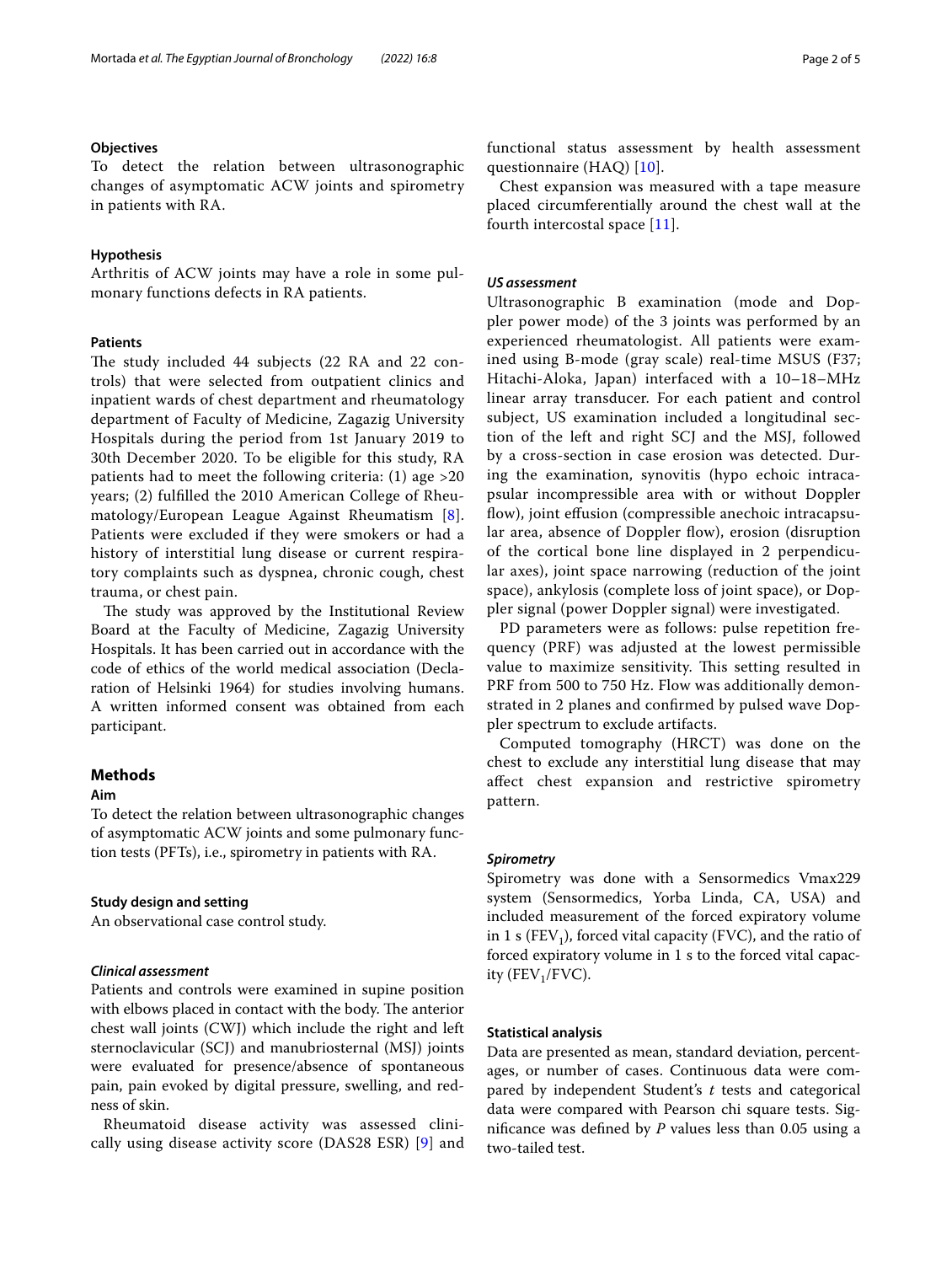<span id="page-2-0"></span>**Table 1** The clinical characteristics of the rheumatoid arthritis and control groups

|                                           | RA           | Control        | <b>T</b> test | P        |
|-------------------------------------------|--------------|----------------|---------------|----------|
| <b>Age</b> (years) mean $\pm$ SD          | $45.5 + 9.8$ | $43.4 \pm 7.7$ | 0.7           | 0.5      |
| Sex (male) $n \, (\%)$                    | 8 (36)       | 9(40.9)        | 2.2           | 0.6      |
| Age of onset (years) (mean<br>$\pm$ SD)   | $25.5 + 4.6$ | NА             | ΝA            | ΝA       |
| <b>Duration</b> (years) (mean $\pm$ SD)   | $8.2 + 2.7$  | NА             | <b>NA</b>     | NA.      |
| <b>Chest expansion</b> (mean $\pm$<br>SD) | $2 + 1.6$    | $3 + 0.6$      | 0.7           | 0.8      |
| <b>Seropositive RF</b>                    | 15 (68.2%)   | $0(0\%)$       | 3             | $0.007*$ |
| Anti-ccp2                                 | 17(68.2%)    | $0(0\%)$       | 2.2           | $0.02*$  |
| DAS28-ESR (mean $\pm$ SD)                 | $4.9 + 0.7$  | <b>NA</b>      | NA.           | ΝA       |
| $mHAQ$ (mean $\pm$ SD)                    | $5 + 1.09$   | NA.            | <b>NA</b>     | NA.      |
| Medications n(%                           |              |                |               |          |
| <b>Biological DMARDs</b>                  | 11 (50)      | <b>NA</b>      | NΑ            | ΝA       |
| Conventional DMARDs                       | 5(22.7)      |                |               |          |

*RA* rheumatoid arthritis, *SD* standard deviation, *n* number

*RF* rheumatoid factor, *Anti-ccp2* anti-cyclic citrullinated peptide, *mHAQ* modifed health assessment questionnaire, *DAS* disease activity score, *ESR* erythrocyte sedimentation rate, *DMARDs* disease modifying agents for rheumatic diseases, *NSAIDs* non-steroidal anti-infammatory drugs, *NA* not applicable

<span id="page-2-1"></span>**Table 2** Association between the ultrasonographic changes in SCJ and MSJ in control group and rheumatoid patients

|                        | RA<br>$n\left(\%\right)$ | Control<br>n (%) | $(x^2)$ | P value   |
|------------------------|--------------------------|------------------|---------|-----------|
| <b>SCJ synovitis</b>   | 15(68.2)                 | 2(9.1)           | 21      | $0.000*$  |
| <b>SCJ PD activity</b> | 9(40.9)                  | 1(4.5)           | 13.9    | $0.001*$  |
| <b>SCJ</b> erosion     | 13(59.1)                 | 1(4.5)           | 34.2    | $0.000**$ |
| SCJ osteophyte         | 4(18.2)                  | 3(13.6)          | 0.3     | 06        |
| <b>MSJ</b> ankylosing  | 8(36.4)                  | O(00)            | 20.5    | $0.000**$ |
| <b>MSJ</b> erosion     | 4(18.2)                  | O(00)            | 4.4     | $0.03*$   |
| MSJ osteophyte         | 1(4.5)                   | 1(4.5)           | 0.4     | 0.5       |

*RA* rheumatoid arthritis, *n* number, *SCJ* sternoclavicular joint, *MSJ* manibrusternal joint, χ<sup>2</sup> chi-square test, PD power Doppler signals

\**P* value < 0.05 is signifcant

\**P* value < 0.001 is highly signifcant

## **Results**

The present study recruited 44 individuals (22 RA patients and 22 controls) with both groups had comparable age (45.5  $\pm$  9.8 and 43.4  $\pm$  7.7 in RA and control group respectively) and sex distribution (8 and 9 were male in RA and control group respectively). Table [1](#page-2-0) shows and clinical parameters in both groups.

US detected subclinical changes of ACW joints in 16 (72.7%) of RA patient with signifcant diference between total US changes in RA (72.7%) and control (27.3%) (*p* < 0.001). MSJ ankylosing and erosions were highly associated with limited chest expansion in RA group (*P* < 0.001) (Tables [2,](#page-2-1) [3](#page-3-0), [4](#page-3-1) and [5](#page-3-2)).

A restrictive ventilatory pattern by spirometry was found in 14 RA patients (63.6%) with mean of FVC% of predicted (65.5  $\pm$  5), FEV<sub>1</sub>% of predicted (70.4  $\pm$  9.1)%, FEV<sub>1</sub>/FVC (107.9  $\pm$  3.23) with significant difference ( $p$  < 0.05) to control with mean of FVC % of predicted (99.53  $\pm$  12.12), FEV<sub>1</sub> % of predicted (98.3  $\pm$  13.09), FEV<sub>1</sub>/ FVC  $(95.1 \pm 2.4)$ . This restrictive spirometry pattern was associated with SCJ synovitis ( $p < 0.05$ ), SCJ PD activity ( $p <$ 0.05), SCJ erosions (0.02), and highly associated with MSJ ankylosing and erosions ( $p < 0.001$ ).

All RA patients (100%) with MS (ankylosing and erosions) and SCJ PD activity by US had limited chest expansion and restrictive pattern by spirometry, which were associated also with limited chest expansion with mean of  $(2.3 \pm 0.5)$  with significant difference  $(p < 0.001)$ to non-restrictive spirometry pattern in RA with mean of  $(5.2 \pm 1.4).$ 

In RA group, ultrasonographic changes and restrictive pattern by spirometry were found to be higher with smoking, longer disease duration and high DAS28.

## **Discussion**

The use of some pulmonary function tests (PFTs) especially spirometry fndings are widely known to provide objective measures of ventilatory functions in a trial to detect and quantify pulmonary impairment in many cardio-pulmonary diseases; moreover, low FVC in the presence of a normal or elevated  $FEV_1/FVC$  ratio has traditionally been classifed as a restrictive pattern [12].

Impairment of some ventilatory functions which is usually evaluated by PFT as a part of the respiratory assessment of RA patients can be limited to individuals suffering from high disease activity, respiratory symptoms, and positive fndings in the clinical respiratory examination [\[7\]](#page-4-6).

Up to our knowledge, arthritis of ACW joints had not been well investigated as a cause of impairment of some PFTs in RA patients.

In the present study, we recruited well defned RA patients who had no history or current complaints of chest problems to correlate features of ACW joints as detected by ultrasonography with some spirometry parameters.

Also we recruited a comparable group who were apparently healthy for both joints and chest to serve as a control group.

Ultrasonography detected subclinical changes in ACW joints in 16 (72.7%) of RA patient with signifcant difference between total US changes in RA than control (27.3%). Furthermore, these US detected changes were correlated with clinical and laboratory parameters of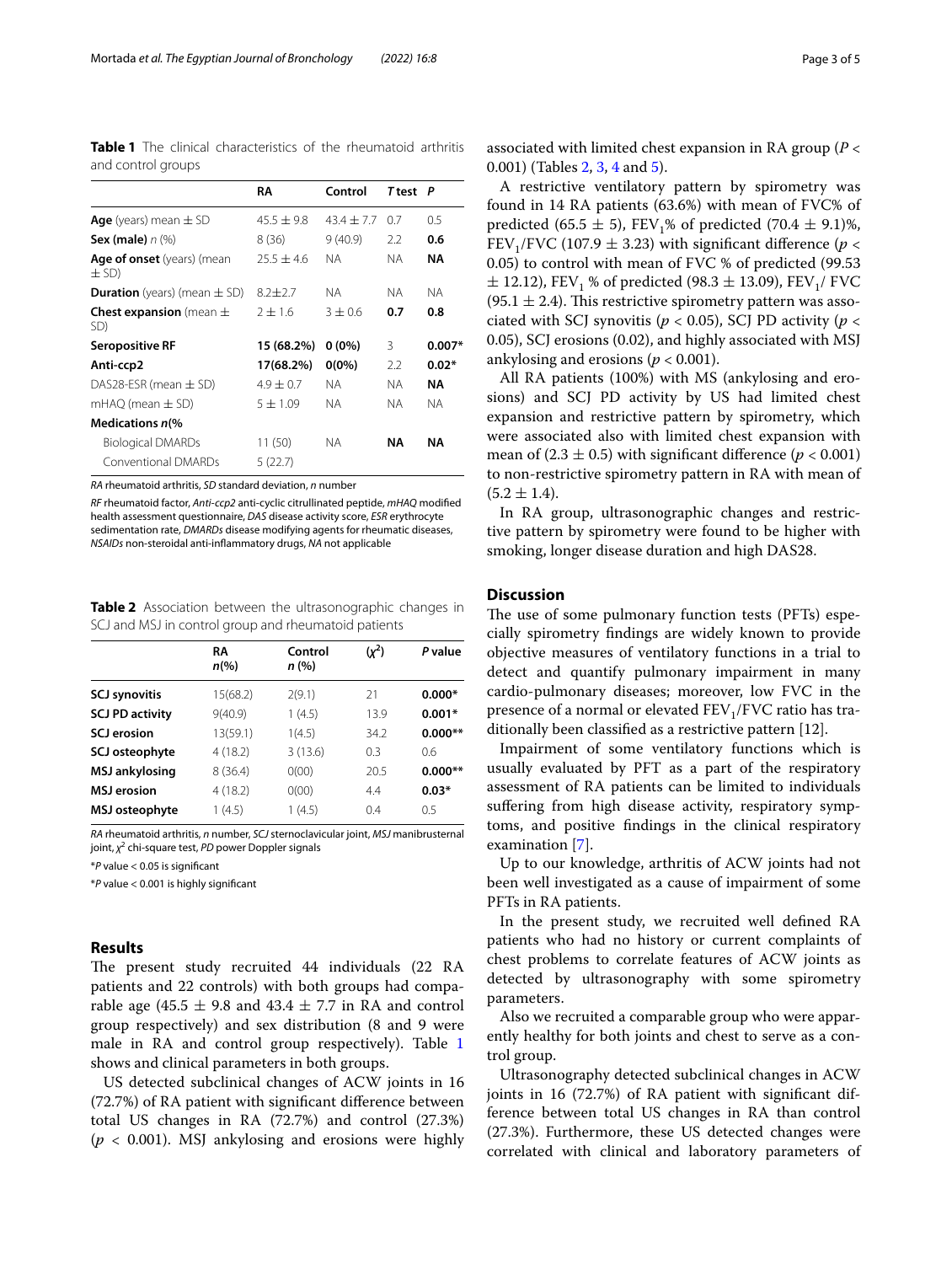|                                                    | <b>RA with US changes</b><br>(16) | <b>RA without US changes</b><br><b>T</b> test<br>(6) |     | P        |
|----------------------------------------------------|-----------------------------------|------------------------------------------------------|-----|----------|
| Age of onset (years)<br>mean $\pm$ SD              | $35.2 \pm 7.3$                    | $37.9 \pm 6.7$                                       | 0.7 | 0.5      |
| <b>Duration</b><br>$17.5 \pm 5.9$<br>mean $\pm$ SD |                                   | $5.1 \pm 1.6$                                        | 2.2 | $0.02*$  |
| <b>Disease activity</b><br><b>DAS28 ESR</b>        | $5.9 \pm 0.6$                     | $2.9 \pm 0.2$                                        | 3   | $0.007*$ |
| <b>Medications:</b>                                |                                   |                                                      |     |          |
| <b>Biological DMARDS</b>                           | 4(25)                             | 2(40)                                                |     |          |
| Conventional DMARDS                                | 12(75)                            | 4(20)                                                | 0.5 | 0.8      |
| <b>NSAIDS</b>                                      | 4(23.5)                           | 2(40)                                                |     |          |
| Steroid                                            | 12(5.9)                           | 4(20)                                                | 0.9 | 0.3      |

## <span id="page-3-0"></span>**Table 3** Association of the clinical characteristics with ultrasonographic changes in the ACW joints in rheumatoid arthritis patients

*RA* rheumatoid arthritis, *US* ultrasonography, *SD* standard deviation, *n* number, *DAS28* Disease Activity Score-28, *DMARDs* disease modifying agents for rheumatic diseases, *NSAIDs* non-steroidal anti-infammatory drugs

\**P* value < 0.05 is signifcant

## <span id="page-3-1"></span>**Table 4** Association of the ultrasonographic changes with restrictive spirometry parameters in rheumatoid arthritis patients

|                        | RA with restrictive spirometry<br>parameters (14)<br>$n$ (%) | RA with normal spirometry<br>parameters (8)<br>n (%) | <b>Test</b><br>$(\chi^2)$ | P        |
|------------------------|--------------------------------------------------------------|------------------------------------------------------|---------------------------|----------|
| <b>SCJ synovitis</b>   | 12(85.7)                                                     | 3(37.5)                                              | 4.4                       | $0.03*$  |
| <b>SCJ PD activity</b> | 9(64.3)                                                      | O(00)                                                | 4.7                       | $0.03*$  |
| <b>SCJ</b> erosion     | 10(71.4)                                                     | 3(37.5)                                              | 7.8                       | $0.005*$ |
| SCJ osteophyte         | 1(7.1)                                                       | 3(37.5)                                              | 3.1                       | 0.08     |
| <b>MSJ ankylosing</b>  | 8(57.1)                                                      | 0(00)                                                | 22                        | $0.000*$ |
| <b>MSJ</b> erosion     | 1(7.1)                                                       | 3(37.5)                                              | 0.4                       | 0.5      |
| MSJ osteophyte         | 0(00)                                                        | (12.5)                                               | 1.8                       | 0.2      |

\**P* value < 0.05 is signifcant

\**P* value < 0.001 is highly signifcant

This table shows a highly statistically signifcant diference between the restrictive pulmonary functions in AS patients and MSJ ankylosing and SCJ synovitis, power Dopppler activities, and erosions

<span id="page-3-2"></span>**Table 5** Results of spirometry parameters in rheumatoid arthritis patients and control group

|                                    | $RA (n = 22)$                            |                                 |                                      | Control ( $n = 22$ )               |                              | P                                    |        |
|------------------------------------|------------------------------------------|---------------------------------|--------------------------------------|------------------------------------|------------------------------|--------------------------------------|--------|
|                                    | <b>Restrictive</b><br>$(n = 14)$ (63.6%) |                                 | Non-restrictive<br>$(n = 8)$ (36.4%) |                                    |                              |                                      |        |
|                                    | Range                                    | Mean $\pm$ SD                   | Range                                | Mean $\pm$ SD                      | Range                        | Mean $\pm$ SD                        |        |
| $FEV1$ % of predicted              | $71 - 73$                                | $70.4 + 9.1$                    | 91.4-95.9                            | $94.9 \pm 25.1$                    | $96.1 - 99.2$                | $98.3 \pm 13.09$                     | < 0.05 |
| FEV <sub>1</sub> /L                | 1.69-1.83                                | $1.75 + 0.41$                   | $1.91 - 2.31$                        | $2.06 \pm 0.55$                    | $2.15 - 2.68$                | $2.45 \pm 0.64$                      |        |
| FEV <sub>1</sub> /FVC              | $106 - 113$                              | $107.9 + 3.23$                  | 84.65-92.11                          | $85.18 \pm 7.46$                   | $94.1 - 98.3$                | $95.1 \pm 2.4$                       |        |
| FVC % of predicted<br><b>FVC/L</b> | $63 - 68$<br>1.66-1.75                   | $65.5 \pm 5$<br>$1.69 \pm 0.37$ | $85.1 - 88.3$<br>$2.29 - 2.31$       | $92.27 + 22.69$<br>$2.21 \pm 0.63$ | 98.56-99.96<br>$2.61 - 2.89$ | $99.53 \pm 12.12$<br>$2.72 \pm 0.66$ |        |

*FEV<sub>1</sub>* forced expiratory volume in 1 s, *FVC* forced vital capacity, *SD* standard deviation

rheumatoid disease activity. Moreover, MSJ ankylosing and erosions were highly associated with limited chest expansion in RA group.

This may be in concordance with Rodríguez-Henríquez et al. [\[7](#page-4-6)] who found abnormalities by ultrasonography in 43% of examined sternoclavicular joints in 206